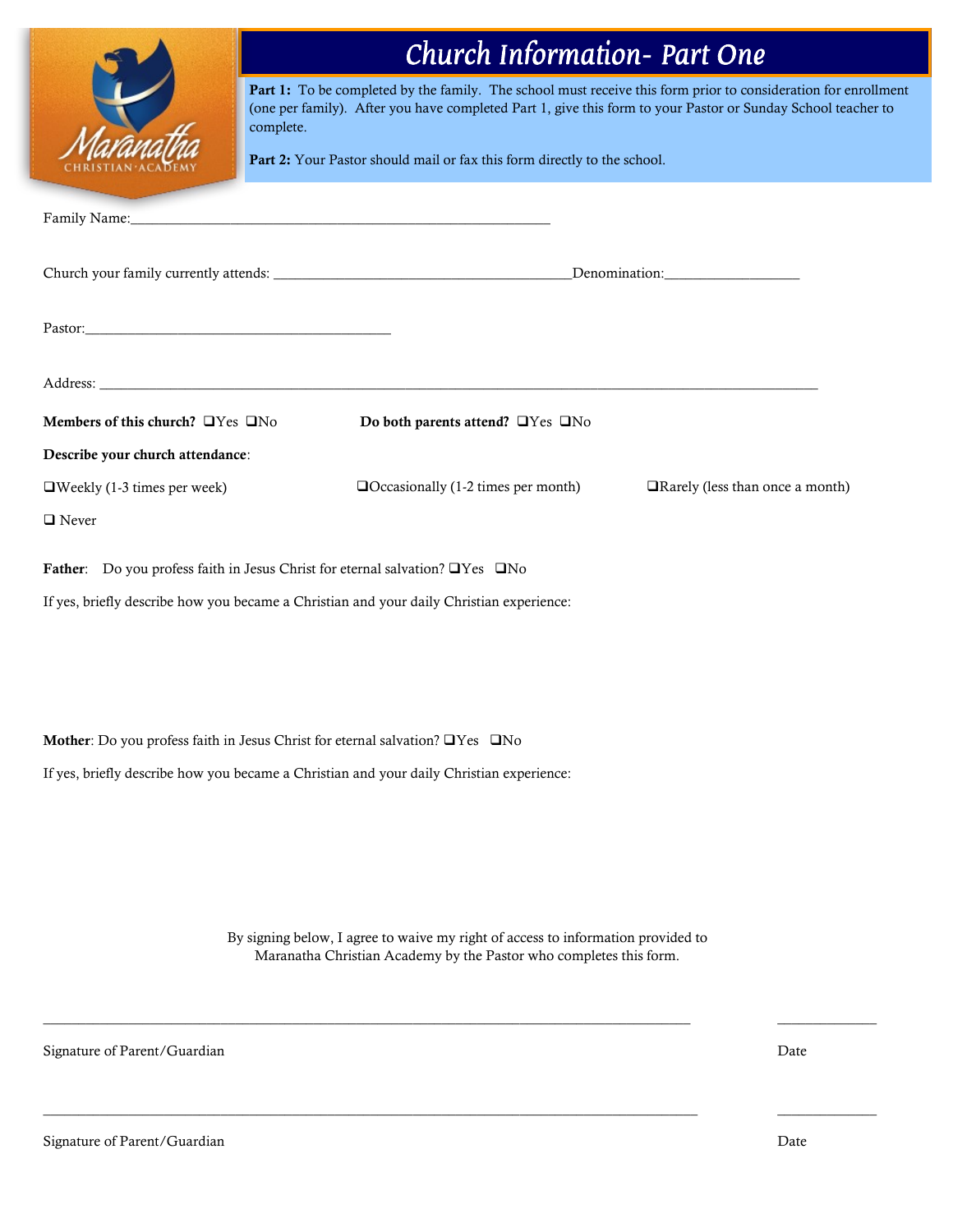

## Church Information– Part Two

*Please fax or mail to:*

P.O. Box 877 Oakwood, GA • 30566 770-536-6334 • Fax: 770-531-9625

Part 2 - To be completed by the Pastor or Sunday School Teacher. Please feel free to make additional comments.

| Family Name_<br><u> 1980 - John Stein, amerikansk politiker (d. 1980)</u>                                                                                                          |     |                         |
|------------------------------------------------------------------------------------------------------------------------------------------------------------------------------------|-----|-------------------------|
| How long have you known this family?_                                                                                                                                              |     |                         |
| Is the family a member of your church?                                                                                                                                             | Yes | No.                     |
| Do they participate regularly in the worship services and functions of your church?                                                                                                | Yes | No                      |
| Do you consider all of the children in the family open to spiritual instruction?                                                                                                   | Yes | $\rm No$                |
| Are the children obedient and respectful to their parents?                                                                                                                         | Yes | No                      |
| Are the children obedient and respectful to other adults?                                                                                                                          | Yes | No                      |
| What is your understanding of the parents' relationship with God?                                                                                                                  |     |                         |
| What is your understanding of the children's relationship with God?                                                                                                                |     |                         |
| Are there any concerns that should be known by the school, which could either positively or negatively, influence the children's ability to succeed<br>at MCA? Please be specific. |     |                         |
| Do you recommend this family for admission to Maranatha Christian Academy? ____ Yes ____ With Reservation ____ No                                                                  |     |                         |
| Pastor's Signature                                                                                                                                                                 |     |                         |
|                                                                                                                                                                                    |     |                         |
|                                                                                                                                                                                    |     |                         |
|                                                                                                                                                                                    |     | $St$ <sub>_______</sub> |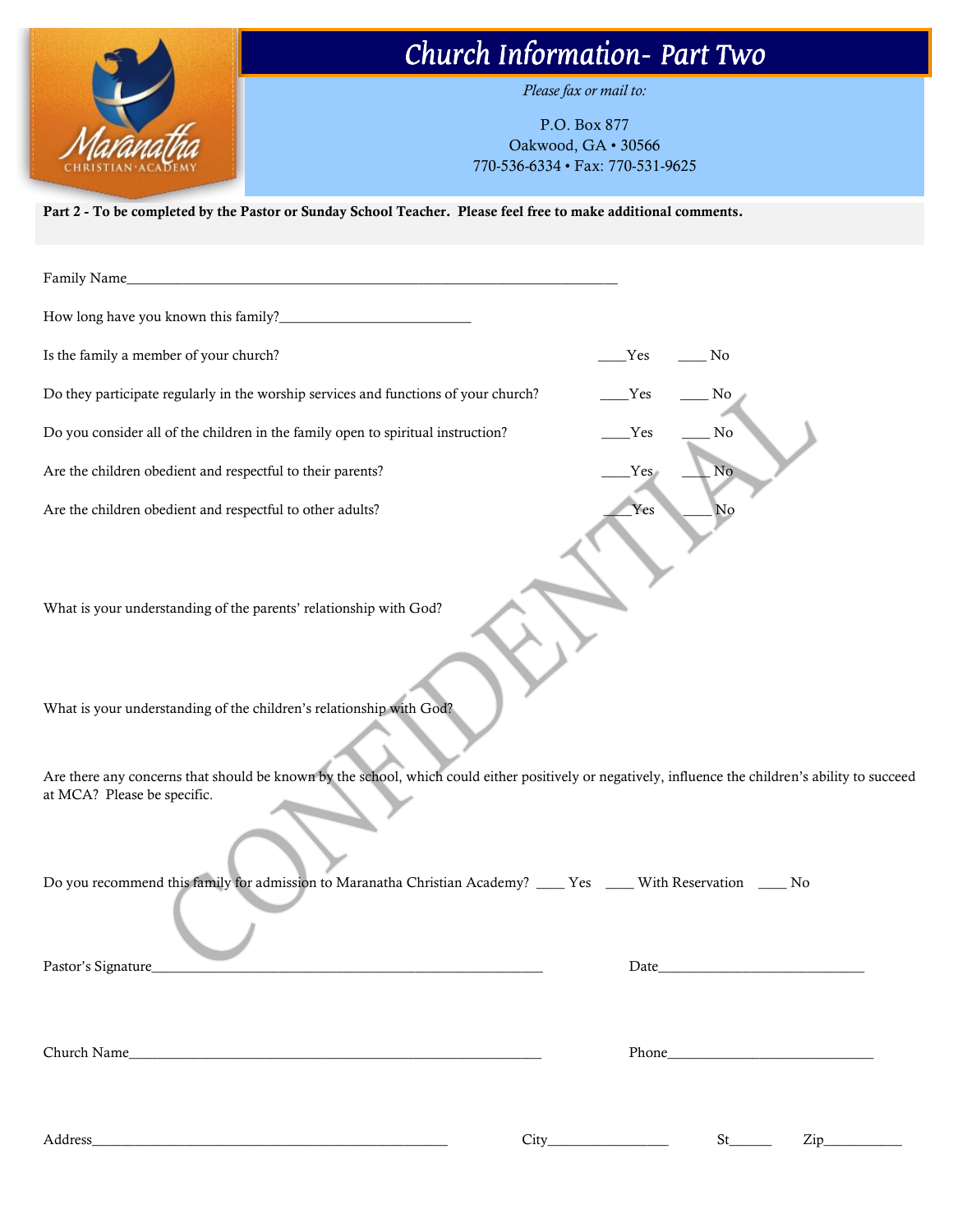

### K4-5th Grade Teacher Recommendation

*Please fax or mail to:*

P.O. Box 877 • Oakwood, GA • 30566 770-536-6334 • Fax: 770-531-9625

To the Parent: *Please complete the student information and give this form to the student's teacher .. Please read and sign the statement below.*

 $\_$  , and the set of the set of the set of the set of the set of the set of the set of the set of the set of the set of the set of the set of the set of the set of the set of the set of the set of the set of the set of th

I hereby voluntarily waive my right of access to any information on this recommendation form and agree that the statement shall remain confidential.

Signature of Parent or Legal Guardian Date

Name of Student Current Grade Current Grade Current Grade Current Grade Current Grade Current Grade Current Grade Current Grade Current Grade Current Grade Current Grade Current Grade Current Grade Current Grade Current Gr

 $\_$  , and the set of the set of the set of the set of the set of the set of the set of the set of the set of the set of the set of the set of the set of the set of the set of the set of the set of the set of the set of th

To the Teacher: *We appreciate your cooperation and candor in completing this form. Please return the completed form directly to Maranatha Christian Academy.*

 $\_$  , and the set of the set of the set of the set of the set of the set of the set of the set of the set of the set of the set of the set of the set of the set of the set of the set of the set of the set of the set of th

How long have you known this student?

To your knowledge has this student ever been suspended or expelled from your school or any other prior school? \_\_\_\_\_Yes \_\_\_\_\_No If Yes, please explain the circumstances?

#### Please evaluate the students abilities in the following areas:

|                                                                             | <b>Excellent</b> | <b>Above Average</b>       | Average           | <b>Needs Improvement</b> |  |
|-----------------------------------------------------------------------------|------------------|----------------------------|-------------------|--------------------------|--|
| Follows directions                                                          |                  |                            |                   |                          |  |
| Completes tasks                                                             |                  |                            |                   |                          |  |
| Works independently                                                         |                  |                            |                   |                          |  |
| Works in a group                                                            |                  |                            |                   |                          |  |
| Seeks help when needed                                                      |                  |                            |                   |                          |  |
| Demonstrates good organizational skills                                     |                  |                            |                   |                          |  |
| Works neatly                                                                |                  |                            |                   |                          |  |
| Moves from one task to another                                              |                  |                            |                   |                          |  |
| Displays intellectual curiosity                                             |                  |                            |                   |                          |  |
| Retains learned material                                                    |                  |                            |                   |                          |  |
| Participates in class discussions                                           |                  |                            |                   |                          |  |
| Cooperates with classmates                                                  |                  |                            |                   |                          |  |
| Respects property of others                                                 |                  |                            |                   |                          |  |
| Respects teacher                                                            |                  |                            |                   |                          |  |
| Respects others in authority                                                |                  |                            |                   |                          |  |
| Exhibits self-control                                                       |                  |                            |                   |                          |  |
| Adjusts to new situations                                                   |                  |                            |                   |                          |  |
| For students entering K4 through 2nd Grades please complete the grid below: |                  |                            |                   |                          |  |
|                                                                             | Well Developed   | <b>Average Development</b> | Needs Development |                          |  |
| Fine Motor Skills                                                           |                  |                            |                   |                          |  |
| Large Motor Skills                                                          |                  |                            |                   |                          |  |
| Speech (articulation)                                                       |                  |                            |                   |                          |  |
| Visual Perception                                                           |                  |                            |                   |                          |  |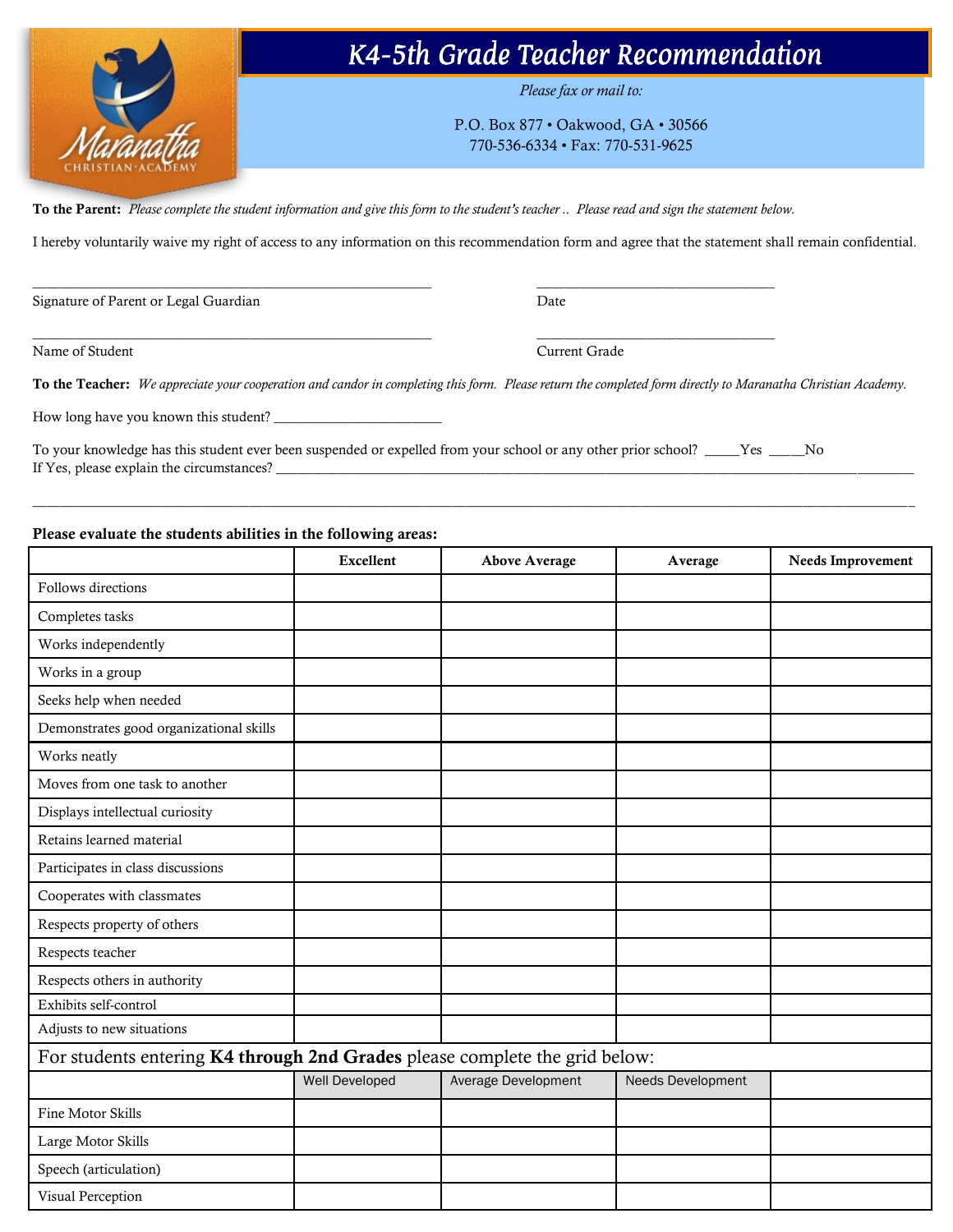## K4-5th Grade Teacher Recommendation: Page 2

#### *Please comment on what you have observed regarding the student's:*

Emotional Development: Does the student display appropriate maturity relative to his/her age? How does the student react to conflict, frustration, and transition?

Personal Qualities: Is he/she reserved or outgoing? Do you consider this student a person of honesty and integrity? Does the student display leadership qualities? Doe she/he exhibit concern for others?

Relationships with others: Does this student demonstrate concern for others? Is he/she cooperative with classmates and teachers? Is he/she respected by his/her peers?

To your knowledge does this student receive outside tutoring or instruction?

Please describe the family's involvement and cooperation with the school community.

What three words come to mind when you first think of this student?

Signature Name of School

Your name (please print) Address

\_\_\_\_\_\_\_\_\_\_\_\_\_\_\_\_\_\_\_\_\_\_\_\_\_\_\_\_\_\_\_\_\_\_\_\_\_\_\_\_\_\_\_\_

 $\frac{1}{2}$  ,  $\frac{1}{2}$  ,  $\frac{1}{2}$  ,  $\frac{1}{2}$  ,  $\frac{1}{2}$  ,  $\frac{1}{2}$  ,  $\frac{1}{2}$  ,  $\frac{1}{2}$  ,  $\frac{1}{2}$  ,  $\frac{1}{2}$  ,  $\frac{1}{2}$  ,  $\frac{1}{2}$  ,  $\frac{1}{2}$  ,  $\frac{1}{2}$  ,  $\frac{1}{2}$  ,  $\frac{1}{2}$  ,  $\frac{1}{2}$  ,  $\frac{1}{2}$  ,  $\frac{1$ 

 $\frac{1}{\sqrt{2}}$  ,  $\frac{1}{\sqrt{2}}$  ,  $\frac{1}{\sqrt{2}}$  ,  $\frac{1}{\sqrt{2}}$  ,  $\frac{1}{\sqrt{2}}$  ,  $\frac{1}{\sqrt{2}}$  ,  $\frac{1}{\sqrt{2}}$  ,  $\frac{1}{\sqrt{2}}$  ,  $\frac{1}{\sqrt{2}}$  ,  $\frac{1}{\sqrt{2}}$  ,  $\frac{1}{\sqrt{2}}$  ,  $\frac{1}{\sqrt{2}}$  ,  $\frac{1}{\sqrt{2}}$  ,  $\frac{1}{\sqrt{2}}$  ,  $\frac{1}{\sqrt{2}}$ 

 $\frac{1}{\sqrt{2}}$  ,  $\frac{1}{\sqrt{2}}$  ,  $\frac{1}{\sqrt{2}}$  ,  $\frac{1}{\sqrt{2}}$  ,  $\frac{1}{\sqrt{2}}$  ,  $\frac{1}{\sqrt{2}}$  ,  $\frac{1}{\sqrt{2}}$  ,  $\frac{1}{\sqrt{2}}$  ,  $\frac{1}{\sqrt{2}}$  ,  $\frac{1}{\sqrt{2}}$  ,  $\frac{1}{\sqrt{2}}$  ,  $\frac{1}{\sqrt{2}}$  ,  $\frac{1}{\sqrt{2}}$  ,  $\frac{1}{\sqrt{2}}$  ,  $\frac{1}{\sqrt{2}}$ 

Position Phone

Date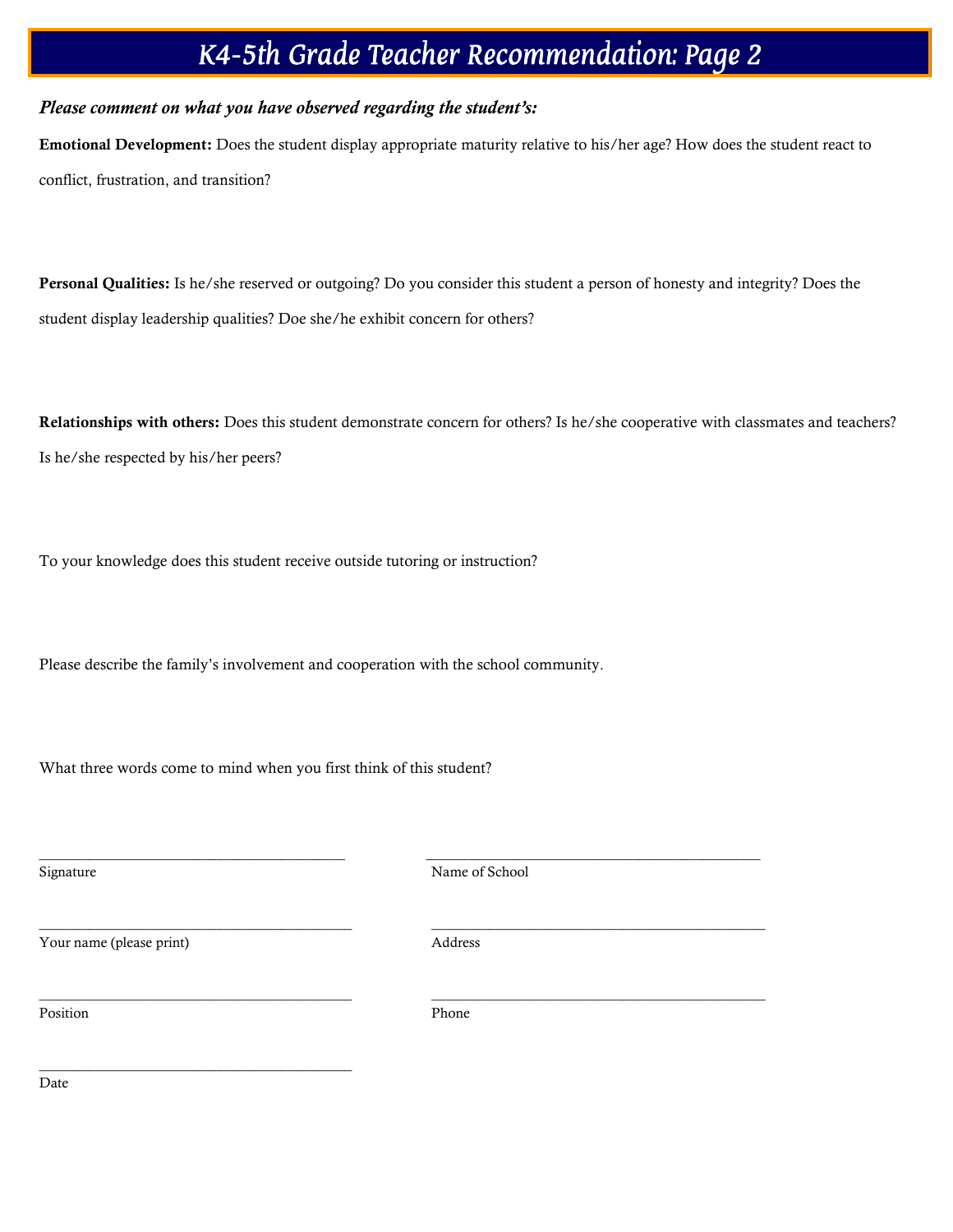

To the Parent: *Please complete the student information and give this form to the student's teacher . Please read and sign the statement below.*

I hereby voluntarily waive my right of access to any information on this recommendation form and agree that the statement shall remain confidential. I hereby authorize the release of my child's records and evaluative data.

| Current School                                                                                                                                               | Phone Number                   | Fax Number                                                            |
|--------------------------------------------------------------------------------------------------------------------------------------------------------------|--------------------------------|-----------------------------------------------------------------------|
| Name of Student                                                                                                                                              | Applying for Grade             |                                                                       |
| Signature of Parent or Legal Guardian                                                                                                                        | Date                           |                                                                       |
| To the Teacher: We appreciate your cooperation and candor in completing this form. Please return the completed form directly to Maranatha Christian Academy. |                                |                                                                       |
|                                                                                                                                                              |                                |                                                                       |
|                                                                                                                                                              |                                |                                                                       |
| To your knowledge has this student ever been suspended or expelled from your school? _____Yes _____No<br>If Yes, please explain the circumstances, if known? |                                |                                                                       |
| Student's Math Background: Please check which level of math class you feel this student will be ready for at the beginning of the next school year.          |                                |                                                                       |
| Basic First Year Algebra (does not include extensive study of rational<br>expressions, irrational numbers, and quadratic equations)                          | sine and cosine)               | 2nd Year Algebra (includes numerical trigonometry through the laws of |
| 1st Year Algebra (a thorough course which includes quadratics)                                                                                               | Pre-Calculus (an introduction) |                                                                       |
| Geometry                                                                                                                                                     | Calculus (an introduction)     |                                                                       |
| 2nd Year Algebra (not including trigonometry)                                                                                                                |                                |                                                                       |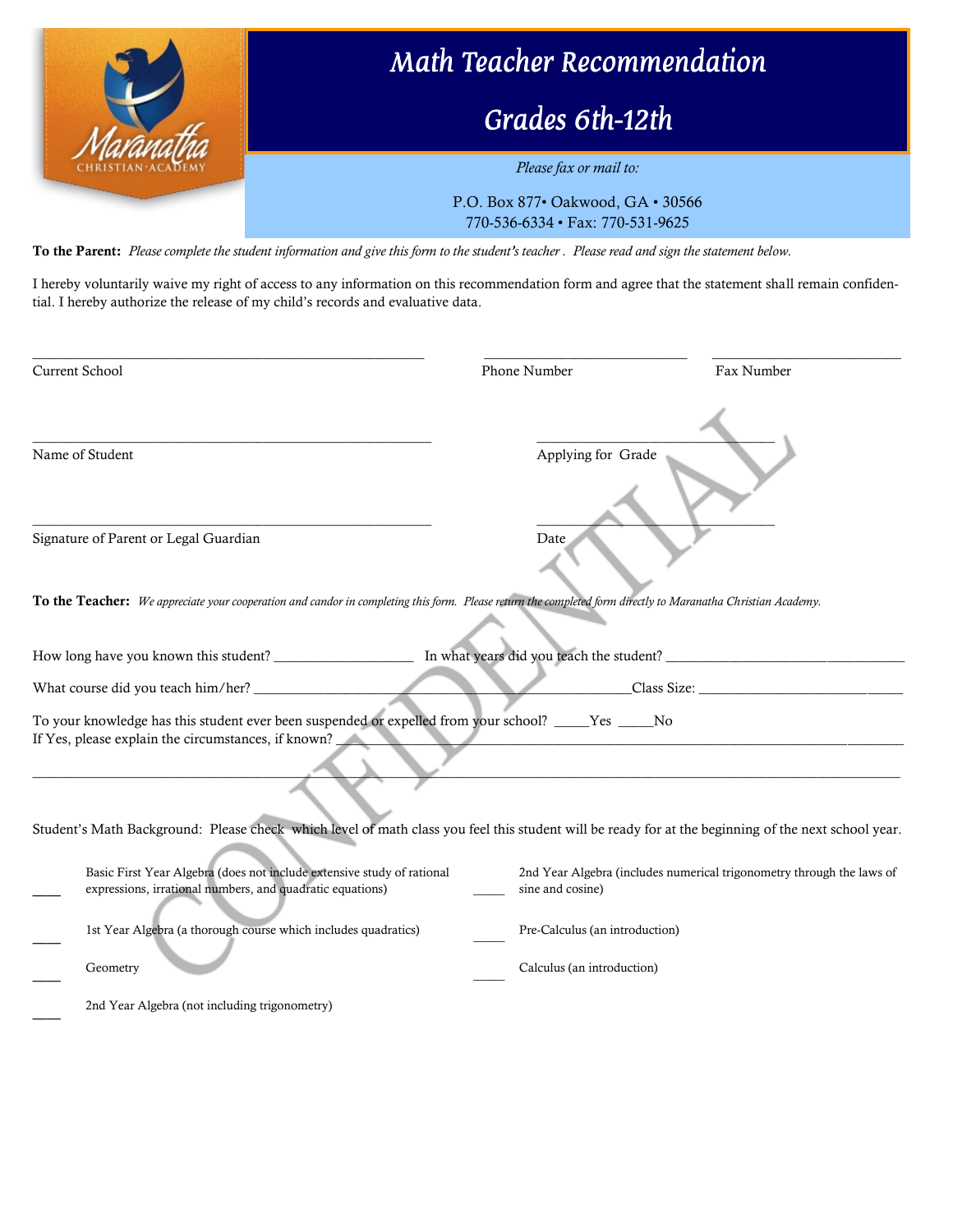# Math Teacher Recommendation: Page 2

Please place check marks at the points that represent your evaluation of the student in comparison to other students in his or her age group whom you have taught. If you have no fair basis for judgment, do not hesitate to say so.

|                                 | Excellent | Above Average | Average | Needs<br>Improvement | No Basis for<br>Judgment |
|---------------------------------|-----------|---------------|---------|----------------------|--------------------------|
| Knowledge of the basic skills   |           |               |         |                      |                          |
| Problem Solving Ability         |           |               |         |                      |                          |
| Effort/Determination            |           |               |         |                      |                          |
| Overall Performance             |           |               |         |                      |                          |
| Academic Potential              |           |               |         |                      |                          |
| <b>Intellectual Curiosity</b>   |           |               |         |                      |                          |
| Ability to Work Independently   |           |               |         |                      |                          |
| Responsibility                  |           |               |         |                      |                          |
| Organization                    |           |               |         |                      |                          |
| Concern for Others              |           |               |         |                      |                          |
| Honesty/Integrity               |           |               |         |                      |                          |
| Self-Esteem                     |           |               |         |                      |                          |
| Maturity (relative to age)      |           |               |         |                      |                          |
| Respect Accorded by Faculty     |           |               |         |                      |                          |
| Respect Accorded by Peers       |           |               |         |                      |                          |
| Overall Evaluation as a Student |           |               |         |                      |                          |
| Overall Evaluation as a Person  |           |               |         |                      |                          |

If the student is relatively weak or strong in any areas listed above, please elaborate.

Please add any additional information that will give us a more complete picture of the student.

Thank you for taking your valuable time to complete this evaluation. Your reflections are an important part of the student's application.

\_\_\_\_\_\_\_\_\_\_\_\_\_\_\_\_\_\_\_\_\_\_\_\_\_\_\_\_\_\_\_\_\_\_\_\_\_\_\_\_\_\_\_\_\_\_\_\_\_ \_\_\_\_\_\_\_\_\_\_\_\_\_\_\_\_\_\_\_\_\_\_\_\_\_\_\_\_\_\_\_\_\_\_\_\_\_\_\_\_\_\_\_\_\_\_\_\_\_

 $\_$  , and the state of the state of the state of the state of the state of the state of the state of the state of the state of the state of the state of the state of the state of the state of the state of the state of the

 $\_$  , and the set of the set of the set of the set of the set of the set of the set of the set of the set of the set of the set of the set of the set of the set of the set of the set of the set of the set of the set of th

Signature Name of School

Your name (please print) Address

\_\_\_\_\_\_\_\_\_\_\_\_\_\_\_\_\_\_\_\_\_\_\_\_\_\_\_\_\_\_\_\_\_\_\_\_\_\_\_\_\_\_\_\_\_\_\_\_\_

Position Phone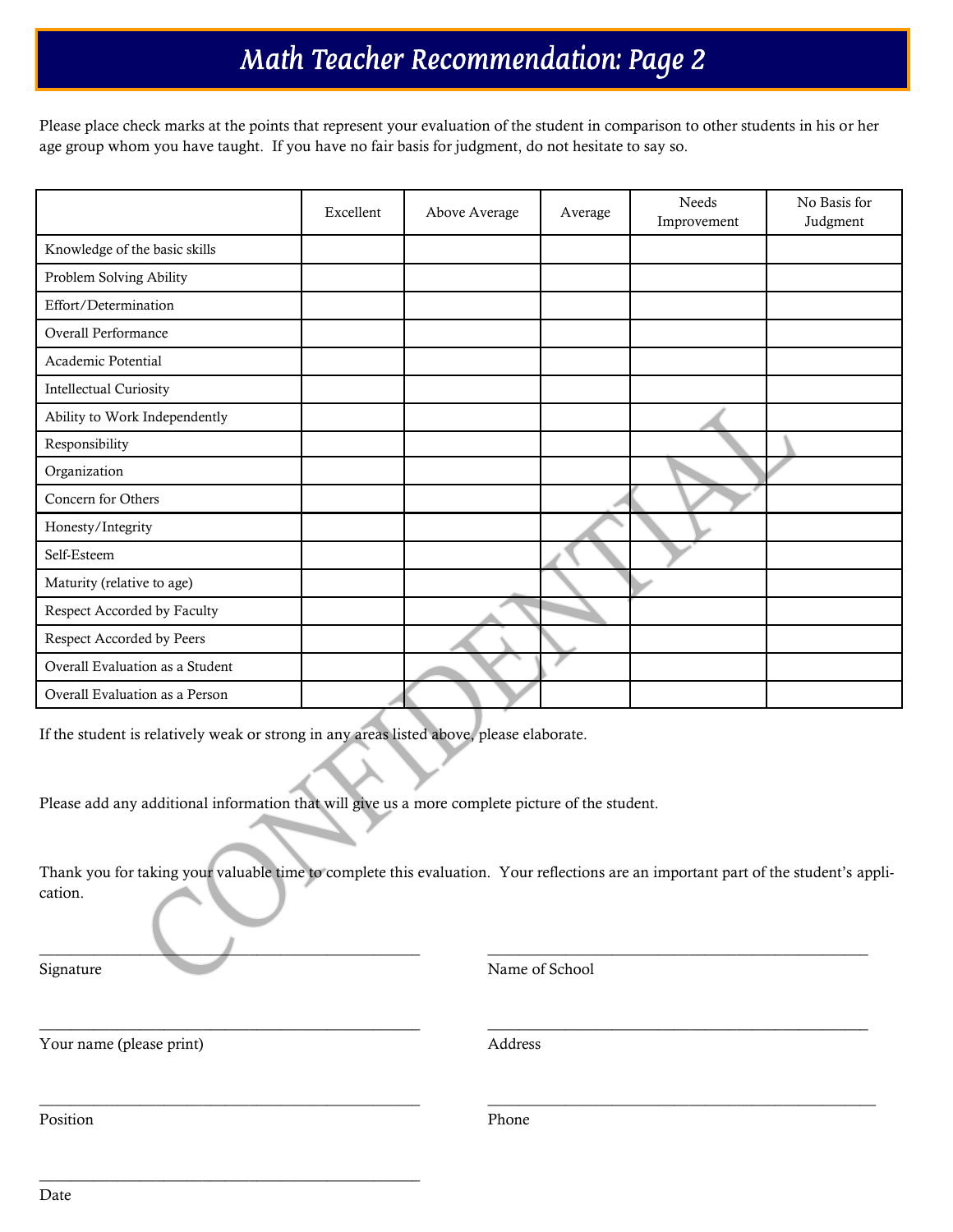

770-536-6334 • Fax: 770-531-9625

To the Parent: *Please complete the student information and give this form to the student's teacher . Please read and sign the statement below.*

I hereby voluntarily waive my right of access to any information on this recommendation form and agree that the statement shall remain confidential. I hereby authorize the release of my child's records and evaluative data.

| Current School                                                                      | Phone Number                                                                                                                                                 | Fax Number  |
|-------------------------------------------------------------------------------------|--------------------------------------------------------------------------------------------------------------------------------------------------------------|-------------|
|                                                                                     |                                                                                                                                                              |             |
| Name of Student                                                                     | Applying for Grade                                                                                                                                           |             |
|                                                                                     | To the Teacher: We appreciate your cooperation and candor in completing this form. Please return the completed form directly to Maranatha Christian Academy. |             |
|                                                                                     |                                                                                                                                                              |             |
|                                                                                     |                                                                                                                                                              | Class Size: |
| If Yes, please explain the circumstances, if known?                                 | To your knowledge has this student ever been suspended or expelled from your school? _____Yes _____No                                                        |             |
| Briefly describe your course. It is especially helpful to know what texts are used. |                                                                                                                                                              |             |
| How accurately does the student read and understand what he or she has read?        |                                                                                                                                                              |             |
|                                                                                     |                                                                                                                                                              |             |
| and weakness.                                                                       | How well does the student write in comparison with other students whom you have taught? Please be specific about areas of strength                           |             |
| How well does the student accept advice or criticism?                               |                                                                                                                                                              |             |

What are the first three words that come to mind when describing this student?